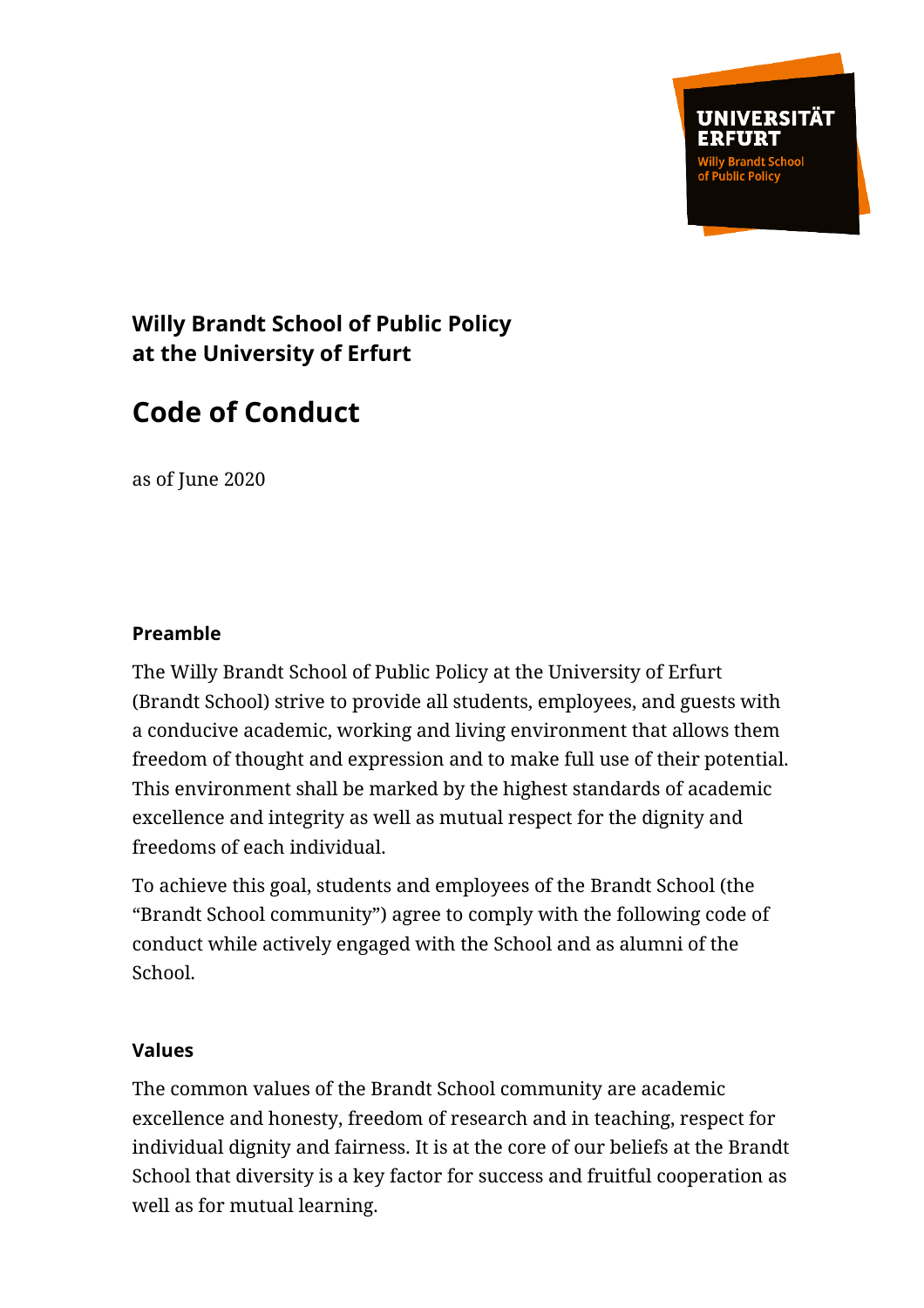

## **Code of Conduct**

#### **General Behavior**

No one may be discriminated against or disrespected on grounds of their gender, ethnic or social origin, outward appearance, disability, age, sexual orientation or identity, religion, as well as ideology or political opinion compatible with the values of the Brandt School Community.

Although the general working language at the Brandt School is English, it is not the native language for most of our community, and thinking and speaking styles differ. Communication shall be performed with care, sensibility and sympathy.

Any form of unwanted physical contact is to be avoided. Our students come from diverse cultural backgrounds, and cultural codes for physical contact vary greatly. Always ask before physical contact. The same holds true for any kind of sexual behavior. Sexual interaction is only appropriate after asking and after active consent by all parties involved. Consent is an affirmative nonverbal act or verbal statement expressing consent to sexual activity by a person that is informed, freely given and mutually understood. Inappropriate gender-based or sexual behavior and sexual harassment, be it physical or verbal, affecting the dignity of an individual, is unacceptable and will face consequences, as pointed out below.

All members of the Brandt School community must comply with the laws of the Federal Republic of Germany, the State of Thuringia, and the City of Erfurt, where applicable.

#### **Academic Behavior**

All provisions of the "Academic Code of Honor of the Willy Brandt School of Public Policy" apply.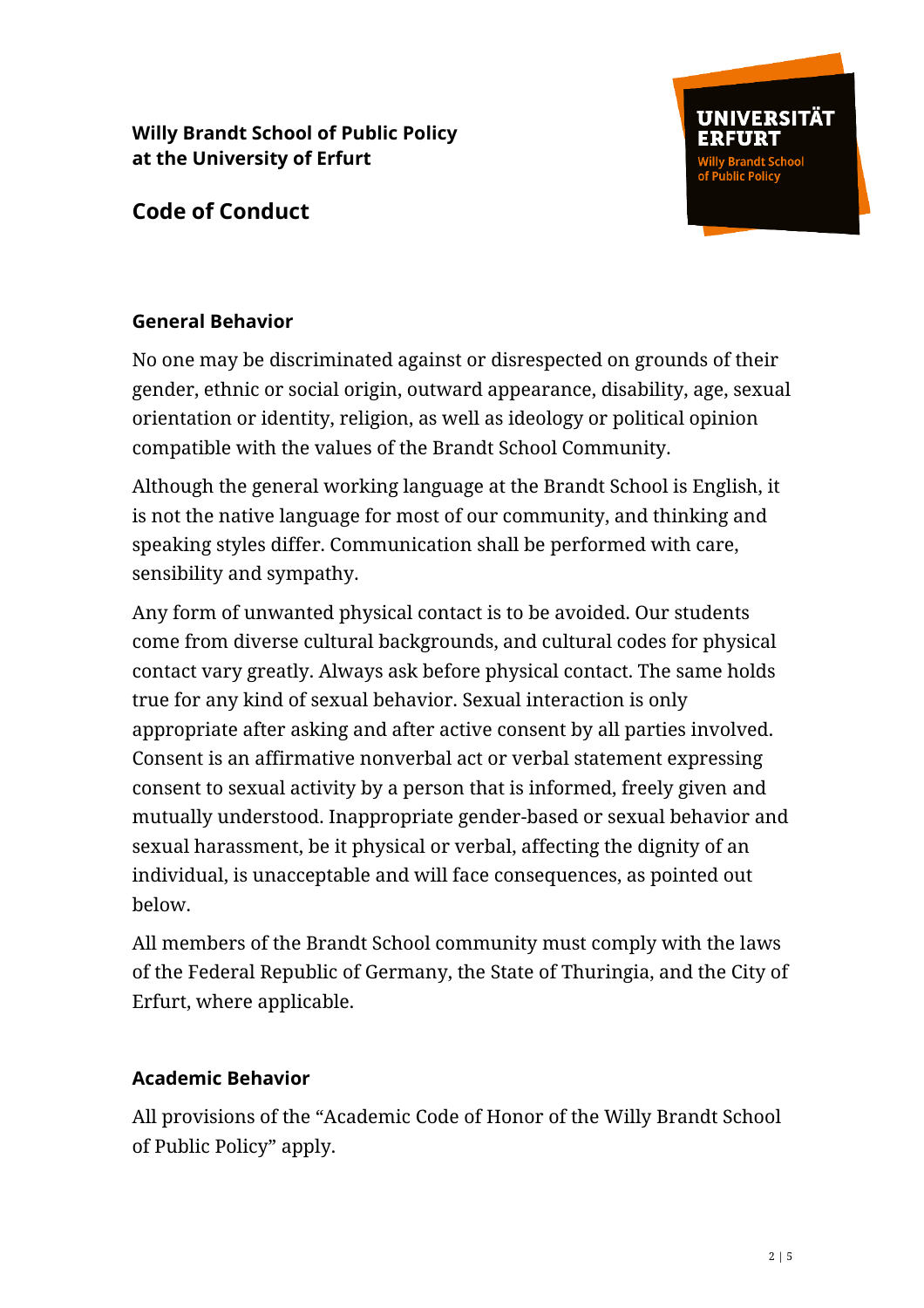



#### **Use of Brandt School / University Resources**

Employees, students, and guests of the Brandt School are obliged to handle equipment, facilities, and financial means of the School or University of Erfurt, respectively, with great care, economically sensitive and to the benefit of the whole community.

#### **Concluding Provisions**

The Brandt School or the University of Erfurt will deal with any violations of this code of conduct immediately. Anybody experiencing or noticing such a violation should report it to the Brandt School or directly to the complaint points of the university as spelled out in the ["Guideline for the](https://www.uni-erfurt.de/fileadmin/Hauptseiten/Universitaet/Richtlinie_AGG_Universitaet_Erfurt.pdf)  [Protection from Discrimination, Harassment and Violence"](https://www.uni-erfurt.de/fileadmin/Hauptseiten/Universitaet/Richtlinie_AGG_Universitaet_Erfurt.pdf)<sup>1</sup> . The university's [Equal Opportunities Office](https://www.uni-erfurt.de/gleichstellungsbeauftragte/)<sup>2</sup> offers anonymous first counseling in German and English.

Violations of this code of conduct are sanctioned through the <u>[Thuringian Law on Academia \(ThürHG, §76\)](http://landesrecht.thueringen.de/jportal/?quelle=jlink&query=HSchulG+TH&psml=bsthueprod.psml&max=true)<sup>3</sup>,</u> the university's "Guideline for the Protection from Discrimination, Harassment and Violence", the university's [examination regulations for Master's](https://sulwww.uni-erfurt.de/pruefungsangelegenheiten/pruefungsordnungen/M_2018/M_RPO_2019__2019-06-28.pdf)  <u>[programs](https://sulwww.uni-erfurt.de/pruefungsangelegenheiten/pruefungsordnungen/M_2018/M_RPO_2019__2019-06-28.pdf)<sup>4</sup></u> (M-RPO-2019, §§14, 25), the <u>Examination and Study Rules of</u> <u>[the Master of Public Policy](https://www.brandtschool.de/master-program/rules-and-regulations/)<sup>5</sup></u> (M-PO-Pub, §§ 17, 28), and, where applicable, the <u>Criminal Code<sup>6</sup>, the [General Act on Equal Treatment](https://www.gesetze-im-internet.de/englisch_agg/index.html)<sup>7</sup>, as</u> well as Articles [1 \(Human dignity\)](https://www.gesetze-im-internet.de/englisch_gg/englisch_gg.html#p0019)<sup>8</sup> and [3 \(Equality before the law\)](https://www.gesetze-im-internet.de/englisch_gg/englisch_gg.html#p0026)<sup>9</sup> of the Constitution of the Federal Republic of Germany.

 1 https://www.uni-erfurt.de/fileadmin/Hauptseiten/Universitaet/Richtlinie\_AGG\_Universitaet\_Erfurt.pdf

<sup>2</sup> https://www.uni-erfurt.de/gleichstellungsbeauftragte/

<sup>3</sup> http://landesrecht.thueringen.de/jportal/?quelle=jlink&query=HSchulG+TH&psml=bsthueprod.psml&max=true

<sup>4</sup> https://sulwww.uni-erfurt.de/pruefungsangelegenheiten/pruefungsordnungen/M\_2018/M\_RPO\_2019\_\_2019-06-28.pdf

<sup>5</sup> https://www.brandtschool.de/master-program/rules-and-regulations/

<sup>6</sup> https://www.gesetze-im-internet.de/englisch\_stgb/englisch\_stgb.html

<sup>7</sup> https://www.gesetze-im-internet.de/englisch\_agg/index.html

<sup>8</sup> https://www.gesetze-im-internet.de/englisch\_gg/englisch\_gg.html#p0019

<sup>9</sup> https://www.gesetze-im-internet.de/englisch\_gg/englisch\_gg.html#p0026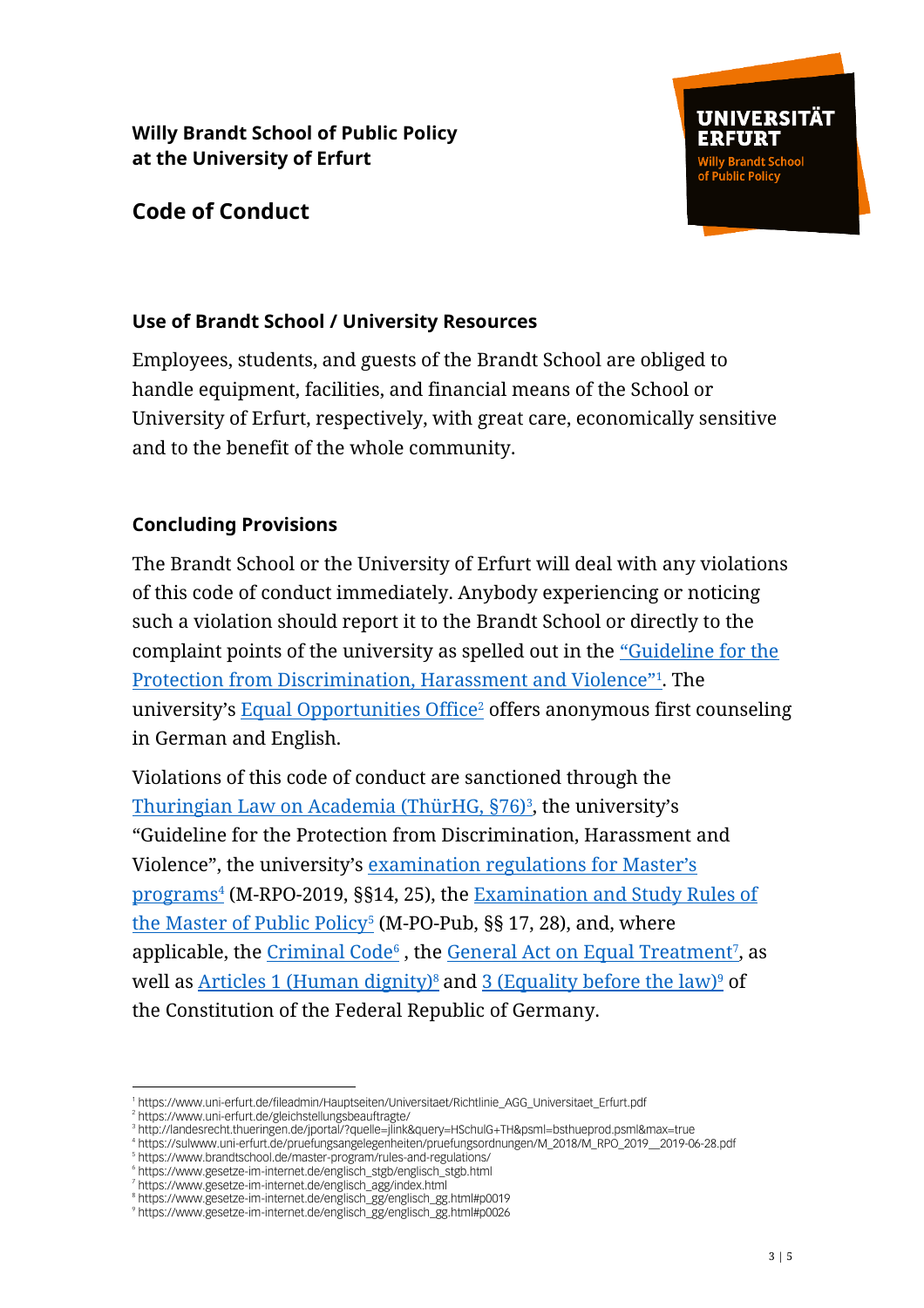## **Code of Conduct**



Protection against discrimination is codified in international treaties, inter alia <u>[Article 2 of the Universal Declaration of Human Rights \(UDHR\)](https://www.un.org/en/universal-declaration-human-rights/index.html)10</u>, Articles 2 and [3 of the International Covenant on Economic, Social and](https://www.ohchr.org/EN/professionalinterest/pages/cescr.aspx)  [Cultural Rights](https://www.ohchr.org/EN/professionalinterest/pages/cescr.aspx)<sup>11</sup>, the International Convention on the Elimination of All [Forms of Racial Discrimination](https://treaties.un.org/Pages/ViewDetails.aspx?src=TREATY&mtdsg_no=IV-2&chapter=4&clang=_en)<sup>12</sup> (GA Resolution 2106A XX), [Articles](https://www.ohchr.org/en/professionalinterest/pages/ccpr.aspx) 2 and 26 of the [International Covenant on Civil and Political Rights](https://www.ohchr.org/en/professionalinterest/pages/ccpr.aspx)<sup>13</sup> and Article <u>[14 of the European Convention on Human Rights](https://www.echr.coe.int/Documents/Convention_ENG.pdf)<sup>14</sup>. The German legislator</u> has recognized these and other international agreements as legally binding.

The items named in this code of conduct are not exhaustive and we trust on each other's good judgment and critical reflection.

<sup>-</sup><sup>10</sup> https://www.un.org/en/universal-declaration-human-rights/index.html

<sup>11</sup> https://www.ohchr.org/EN/professionalinterest/pages/cescr.aspx

<sup>12</sup> https://treaties.un.org/Pages/ViewDetails.aspx?src=TREATY&mtdsg\_no=IV-2&chapter=4&clang=\_en

<sup>13</sup> https://www.ohchr.org/en/professionalinterest/pages/ccpr.aspx

<sup>14</sup> https://www.echr.coe.int/Documents/Convention\_ENG.pdf